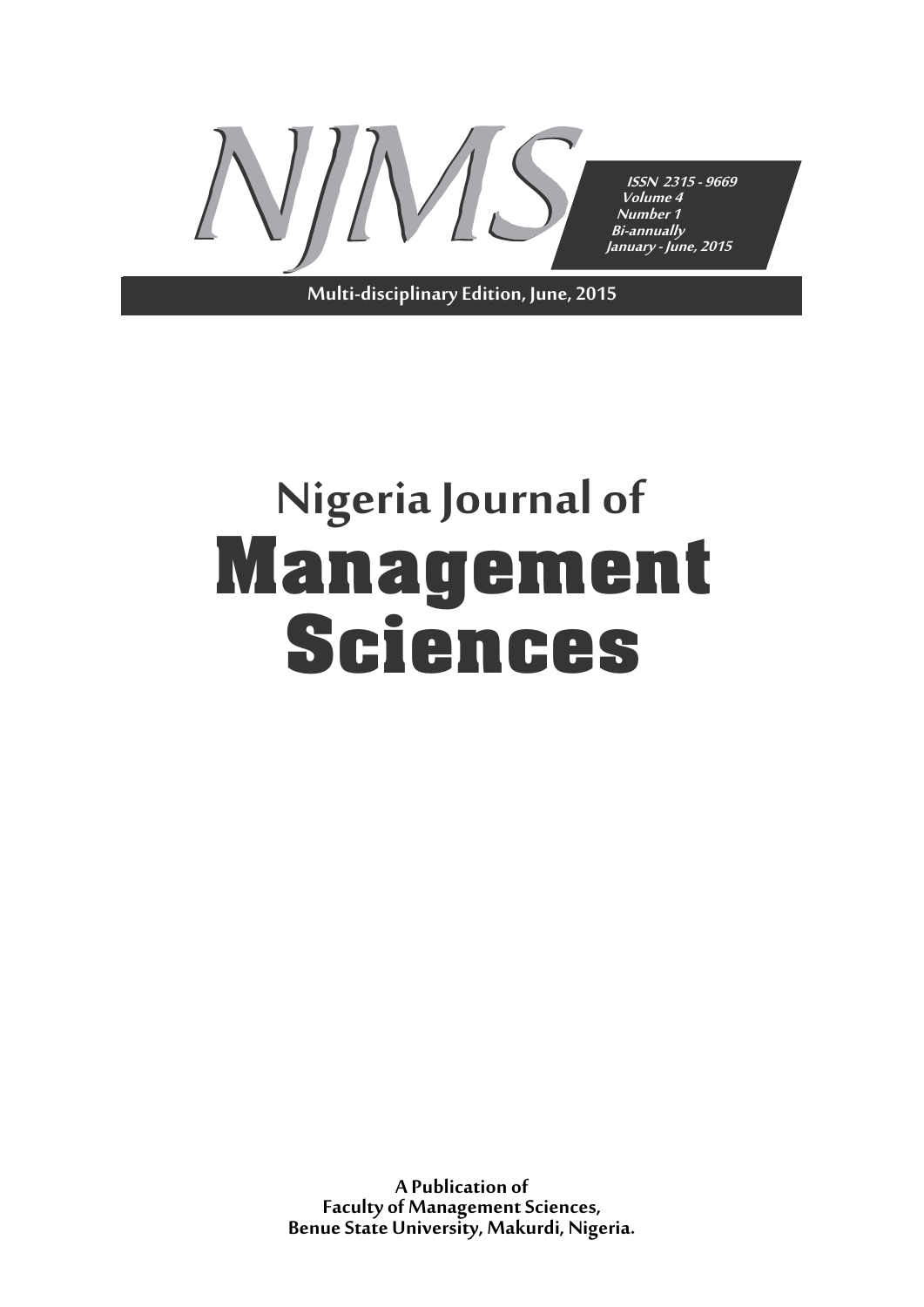**ii** 

**Nigerian Journal of Management Sciences ISSN 2315 - 9669**



**Volume 4 No 1**

**EDITORIAL BOARD**

**© 2015** Faculty of Management Sciences, Benue State University, Makurdi.

# **All Rights Reserved**

No part of this publication may be reproduced or transmitted in any form or by any means, or stored in any retrieval system of any nature without prior written permission, except for permitted fair dealing under the law relating to copyright. Application for permission for other use of copyright material including permission to reproduce extracts in other published works shall be made to the publishers. Full acknowledgment of author, publisher and source must be given.

The views expressed in this journal are those of the contributors and not necessarily those of the Faculty of Management Sciences, Benue State University, Makurdi.

Printed by: Bellan Press Makurdi. No 36 Daniel Amokachi Lane, Makurdi, Benue State - Nigeria.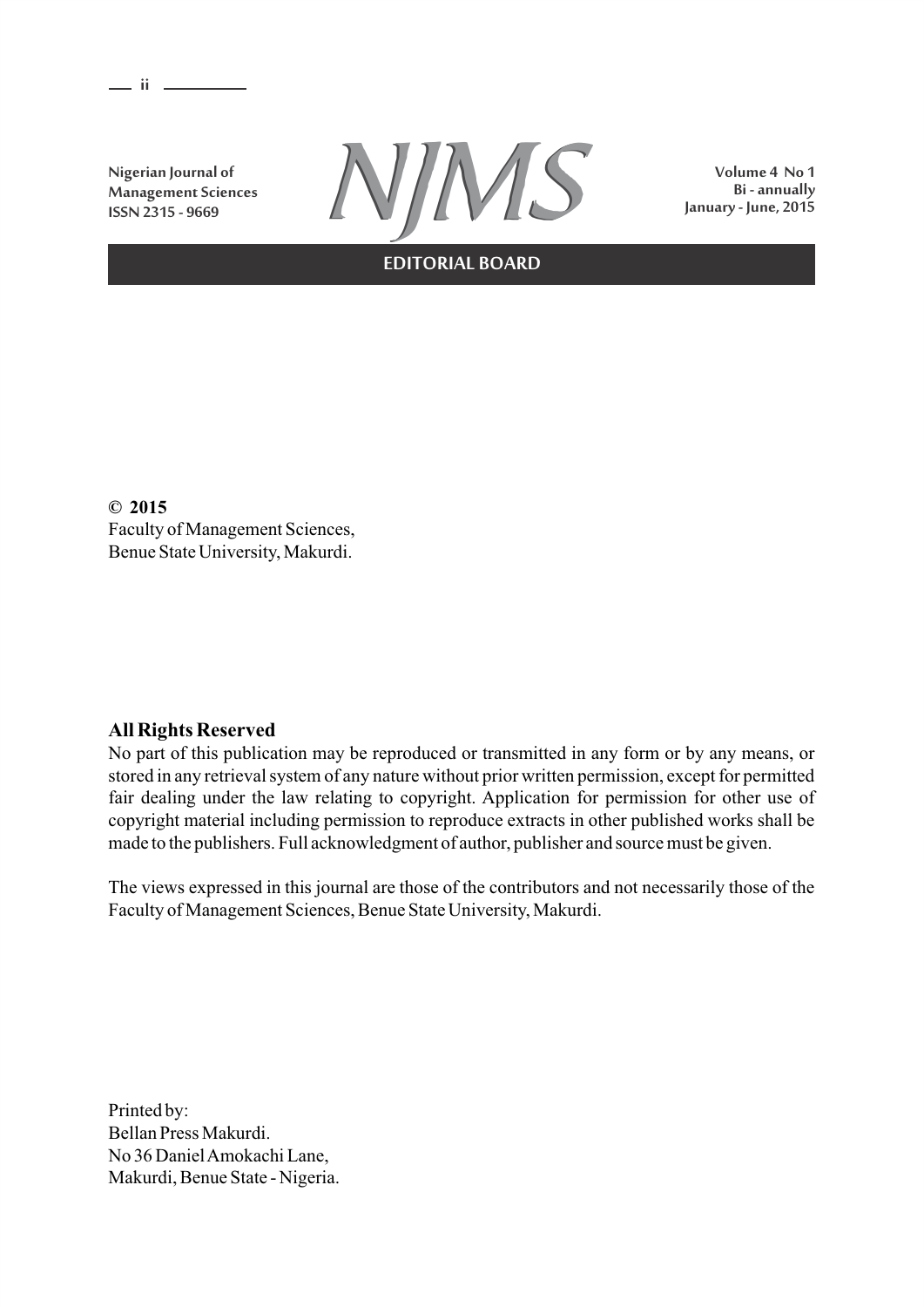**Nigerian Journal of Management Sciences**



**Volume 4 No 1 Bi - annually January - June, 2015**

# **EDITORIAL BOARD**

# **Editor-In-Chief**

### **Associate ProfessorAgburu, J.I.**

Associate Professor of Quantitative Techniques, Benue State University, Makurdi-Nigeria

### **Editorial Secretary Dr. Ochugudu, A.I.**

# Strategic Management/Project Consultant; Department of Business Management, Benue State University, Makurdi-Nigeria

# **Associate Editors**

**Prof. Akpa, B.** Professor of Accounting and Finance, Benue State University, Makurdi-Nigeria

# **Prof. Orsaah, S.**

Professor of Marketing, Benue State University, Makurdi-Nigeria

### **Prof. Nwachukwu, C.C.**

Professor of Management, University of Port Harcourt, Rivers state-Nigeria

### **Dr. Nongo, S.E.**

Decision Analyst/Organisational Behaviour consultant and Dean, Faculty of Management Sciences, Benue State University, Makurdi-Nigeria

### **Dr. Angahar, P.A.**

Fellow of the Association of National Accountants of Nigeria, Associate Professor of Accounting and Head, Department of Accounting, Benue State University, Makurdi-Nigeria

# **Dr. Sev, J.T.**

Organisational Behaviour consultant and coordinator, M.Sc Business Management, Benue State University, Makurdi-Nigeria

# **Dr. Alabar, T.T.**

Service Marketer and Director, Centre for Entrepreneurship Development, Benue State University, Makurdi-Nigeria

# **Dr. Azende, T.**

Department of Accounting; Coordinator of Advancement, Benue State University, Makurdi-Nigeria

# **Consulting Editors**

#### **Dr. Ganu, J.**

Assistant Professor of Management and the MBA Program Director at the Adventist University of Africa in Kenya

# **Dr. Abdul Jaleel Kehinde Shittu.**

ICT consultant, School of Computing, College of Arts and Science, University Utara, Malaysia.

### **Dr. Amponsah, E.B,**

Department of Accounting, Valley View University, Ghana and Head, Department of Accounting, Valley View University.

### **Dr. Abangma, J.A.**

Associate Professor of Human Resources, University of Beau, Cameroon

### **Dr. (Pst.) Boateng, P.A.**

Department of Management Studies, Valley View University, Accra, Ghana.

# **Dr. Achua, J.K.**

Principal Analyst, Central Bank of Nigeria

**iii**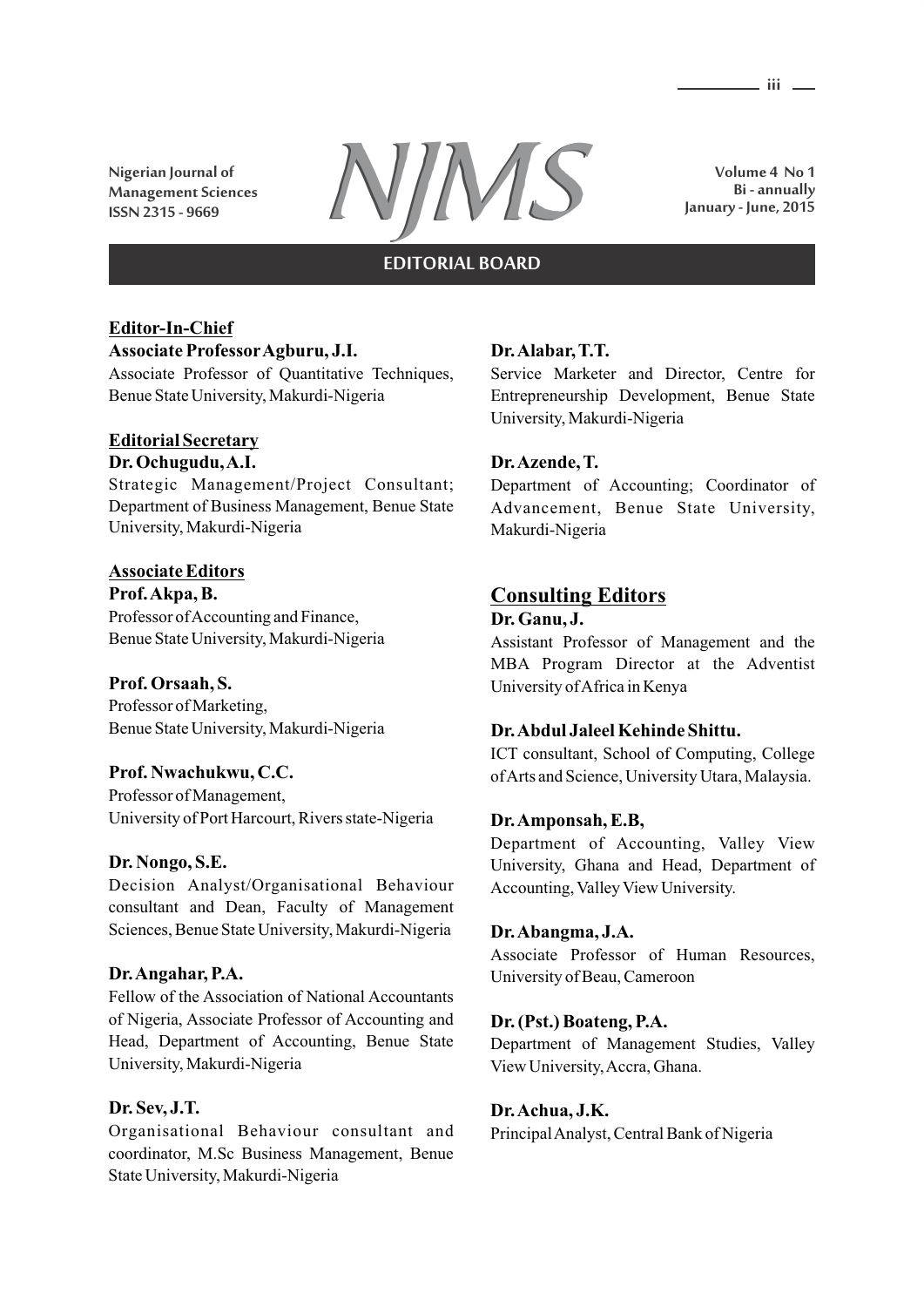**Management Sciences ISSN 2315 - 9669**

**iv**



**Volume 4 No 1 Bi - annually January - June, 2015**

# **EDITORIAL POLICY**

**Nigerian Journal of Management Sciences** is published bi-annually. The journal focus is on publishing scholarly and well researched articles comprising theoretical and empirical works in the field of Accounting, Banking, Management, Finance, Insurance, Marketing, Economics, Entrepreneurship, Research and Development, Corporate Policy, Strategic Management, Project Management, Estate Management and Public Administration. Also, Critical literature reviews, book reviews and other research results in related fields may be considered for publication in special editions as may be determine by the editorial board from time to time.

# **Submission of Articles**

- a. Only original manuscripts that have not been published or not under active consideration for publication in other journals can be considered for publication in this journal.
- b. Manuscripts to be considered for publication in this journal cannot exceed 15 pages on A4 size paper, typed double line spacing with 12 font new times roman (this is inclusive of tables, charts, graphs, appendixes and references).
- c. The in-text referencing format accepted for this journal is the current APAstyle.
- d. Every article must be accompanied with an abstract of not more than 150 words. The title of the work must be specified at the top.
- e. The title page must include the title of the article, name of the author, organizational or institutional affiliation, full mailing address, e-mail, and a valid phone number.
- f. Biographical information of contributors shall be provided in a separate sheet accompanying the paper.

# **Publication Fee**

The publication fee shall be in two parts viz: assessment fee and pagination fee.

- *Assessment fee:* Submission of every article must be accompanied with a non-refundable fee of two thousand naira (N2000=) only as an assessment fee. This is subject to review from time to time as may be deem necessary by the editorial board.
- *Pagination fee:* Upon acceptance of an article for publication after peer review, contributors shall pay a pagination fee of sixteen thousand naira (16,000=) only per each article to cover the cost of printing and other logistics. This is also subject to review from time to time as may be deem necessary by the editorial board.
- **Note:** All payments must be made through any of the designated bank accounts of the journal as may be specified from time to time for purposes of accountability and documentation.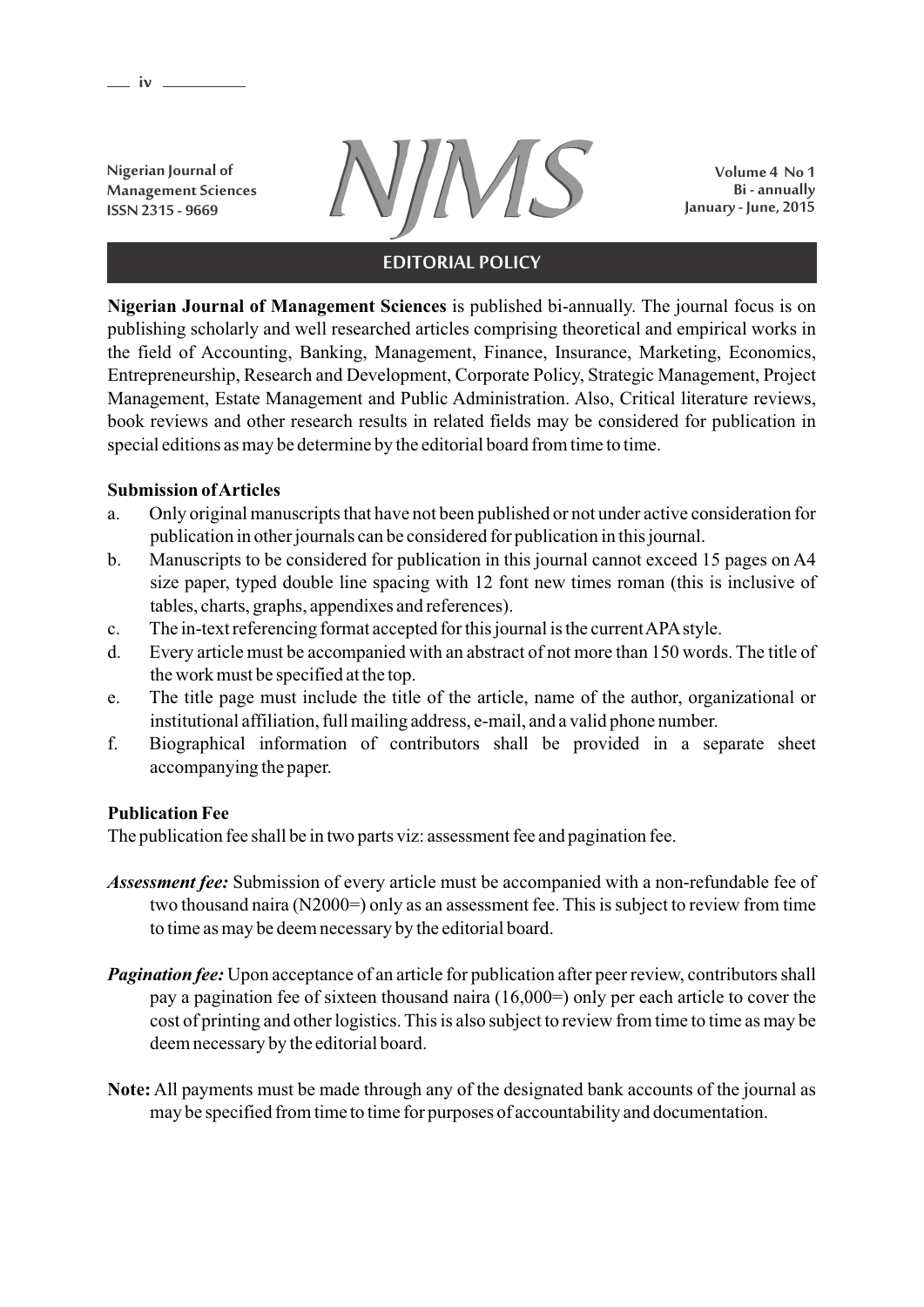**Nigerian Journal of Management Sciences ISSN 2315 - 9669**



**Volume 4 No 1 Bi - annually January - June, 2015**

**v**

# **MANAGEMENT AND MARKETING THEMES** The Paradox of Strategic Planning Process Formality **Peter AgyekumBoateng, Patience Yamoah, Emmanuel BismarkAmponsah, and Vera Akaffo** 1 Leadership and Management in the Public Sector Organisations in Nigeria **Gbande, Atsuwe Cephas, PhD** 11 Development and Challenges of Small and Medium Size Enterprises (SMEs) in Cameroon **Francis A Fuamenya, Ndenka Aaron** 26 New Contributory Pension Scheme as a Strategic Intervention in enhancing Effective Pension Fund Administration and Management in Nigeria **Dr. Ochugudu, Achoda Ipuele, Mr. Waitono John and Akpera Dinah Mngushir** 33 Factors Affecting Personnel Management Policies among Selected Mobile Telecommunication Companies in Abia State, Nigeria **Edeoga, G. I., Enouba, C.** 44 The Effect of Management Practices on the Productivity of Firms in Abia State **Emerole Gideon A. Ph.D** 51

Human Resource Management as Tool for Effective Revenue Generation in Nigerian Public Sector **Dialoke I. Ph.D and Ikeije Ugochukwu U.** 61

Nexus between Staff Characteristics and Organizational Commitment **Onyema Eugene Ofoegbu Ph.D,** 67 Entrepreneurial Education for Sustainable Development **Frank Alaba Ogedengbe, Clement Osigwe Okhakhu and Simon Ayo Adekunle** 78 The Impact of Women Entrepreneurs on the Economic Growth of Benue State **Diakatingir Hembadoon S.** 88

Effect of Management Styles on the Performance of Public Corporation in Imo State, Nigeria **Emerole B O Ph.D and Ozioma-Eleodinmuo Priscillia** 97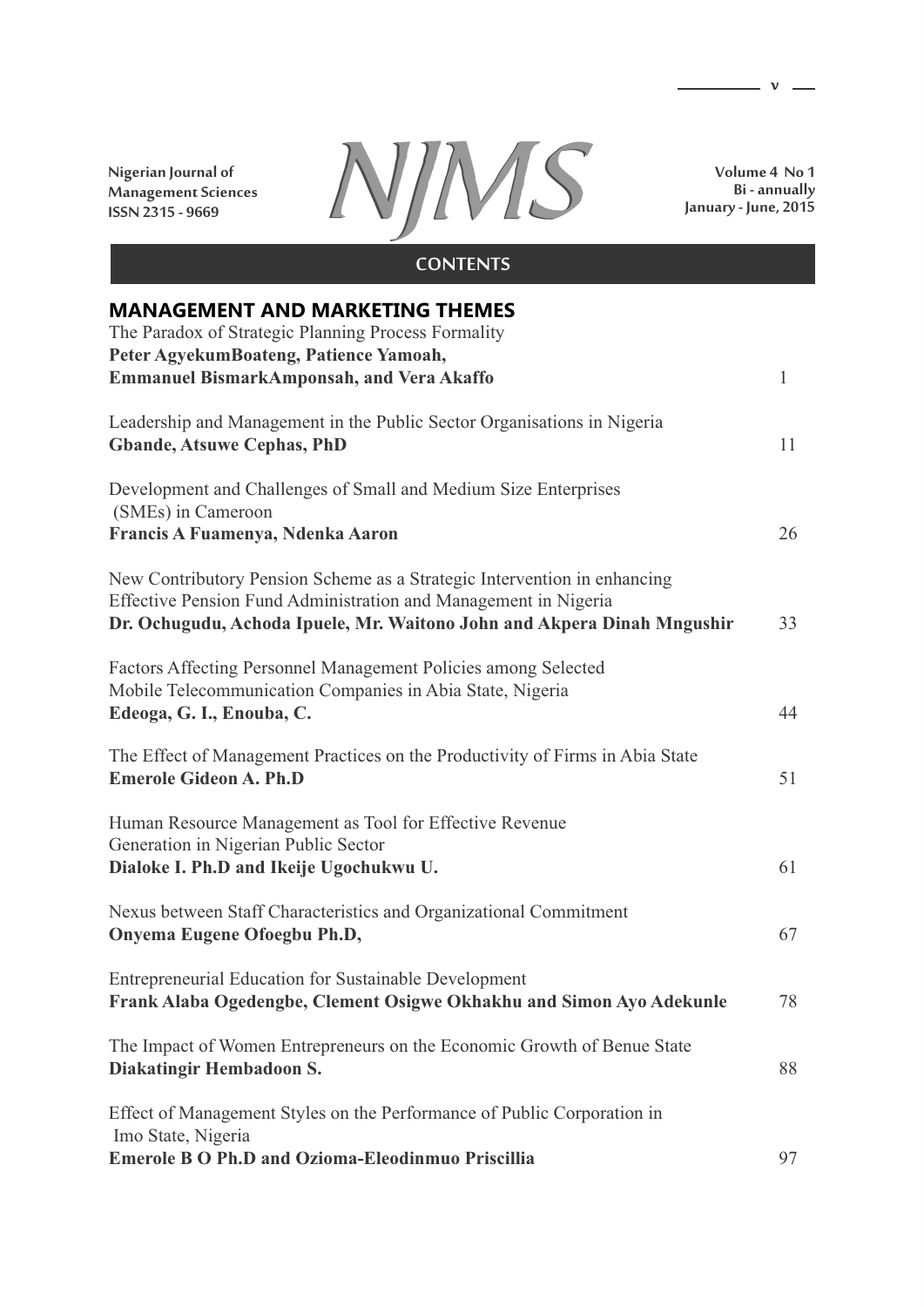. **xi** –

**Nigerian Journal of Management Sciences ISSN 2315 - 9669**



**Volume 4 No 1 Bi - annually January - June, 2015**

# Influence of Total Quality Management on the Performance of Nigerian Financial Industry **Akorga, Mamkpega Clement and Dewua Philip** 105 Factor Analysis of Strategic Management and Performance Variables in the Banking Sector in Oyo State, Nigeria **Akanbi, Paul Ayobami, Ph.D** 116 The Role of Transformational Leadership Style on the Performance of Organisations **DR. Suleiman Abubakar Sadiq** 136 An Evaluation of Allocative Efficiency of Resource use by Cassava Farmers in Wamba L.G.A of Nasarawa State **Amos, Atsiya Pius, Itodo, Idoko Ahmed and Modeyin, Femi** 141 Analysis of the Risk Types, Attitude and Reduction Strategies of Agribusiness Entrepreneurs in Abia State, Nigeria **Onwusiribe Ndubuisi Chigozirim and Ozioma-Eleodinmuo Priscillia** 149 Effects of Service Quality on Customer Satisfaction in the Banking Industry **Faajir, Avanenge, Ph.D and Ayaga, Dennis, Ph.D** 157 Effect of Price Differential and Packaging on the Sales Revenue of Beverage Product in Abia State, Nigeria **Dr. Ezezuo B. O. and Nwanesi C. C. 165** The Effects of Mobile Phone Withdrawal, Gender and Academic level on Students' Attitude Management. **Alabi Oluwole Folaranmi** 174 Effect of Sales promotion on the Performance of Small and Medium Enterprises (SMEs) in Nigeria **Onu, A. J. C., Ph.D, Kabiru, J. R., Ph.D, Isa, M. K., Ph.D and Hanmaikyur, T. J** 182 Optimization of Product Mix Using Linear Programming Approach **Efosa Abiodun Oshodin and Augustine A. Osagiede Ph.D** 191 Reforming Government Funding Practice of Nigerian Universities to Reward Innovations and Evidence **CONTENTS**

**Dr. Paul Aondona Angahar.** 202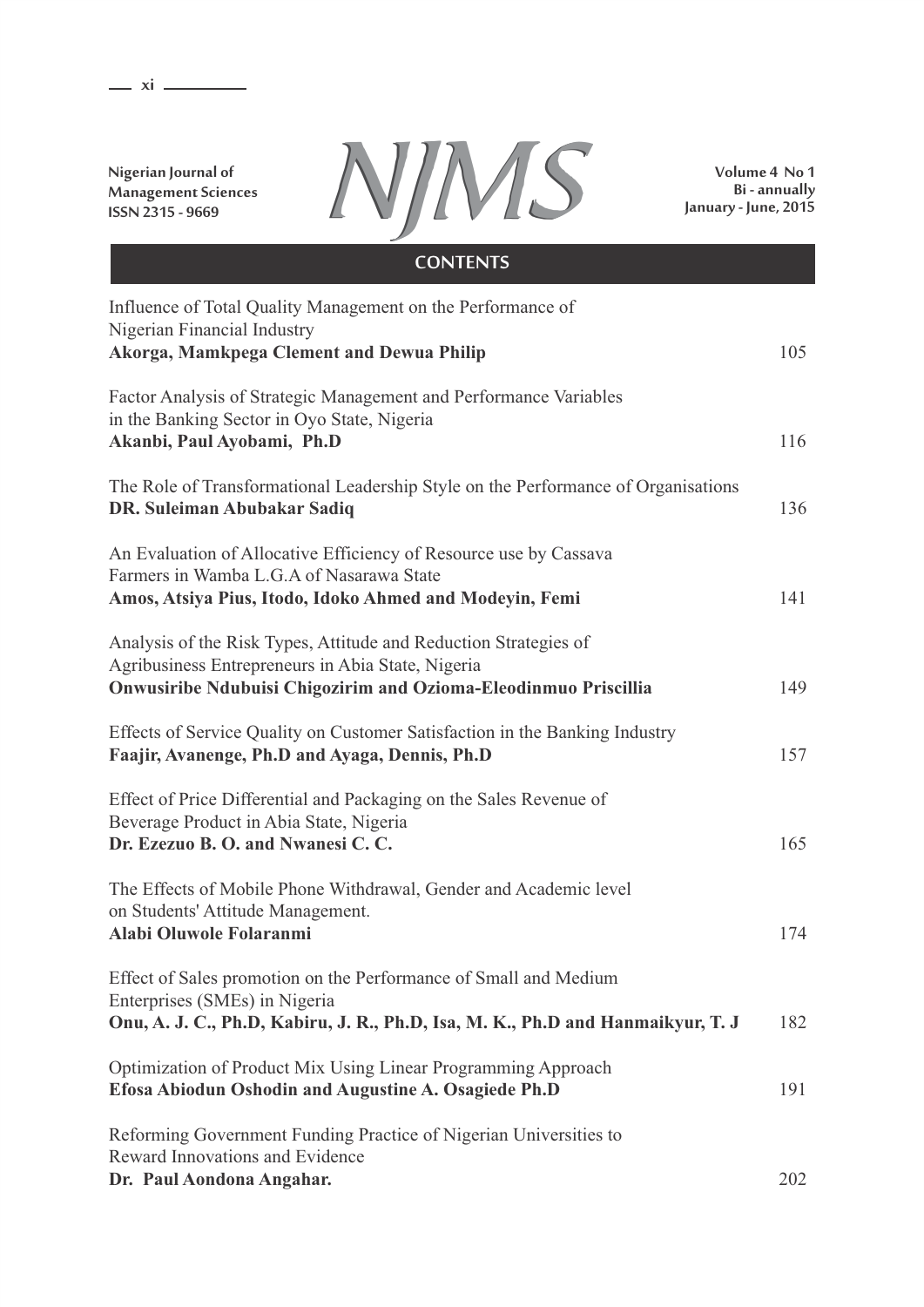**Nigerian Journal of Management Sciences ISSN 2315 - 9669**



**Volume 4 No 1 Bi - annually January - June, 2015**

| <b>CONTENTS</b>                                                                                                                                                                   |     |
|-----------------------------------------------------------------------------------------------------------------------------------------------------------------------------------|-----|
| <b>ACCOUNTING, FINANCE AND ECONOMICS THEMES</b><br>Assessment of level of Independence of Audit Committees of<br>Companies listed on the Nigerian Stock Exchange.<br>Jacob O. Ame | 209 |
| Risk-related Disclosures by Non-financial Companies: Nigerian<br>Practices and Discloser Characteristics<br>Onoja, Anthony and Agada, Godwin O.                                   | 214 |
| The Effect of Corporate Restructuring on the Performance of<br>Nigerian Banks: A Study of Some Selected Banks<br><b>Ipevnor, Timothy Terver</b>                                   | 226 |
| IFRS Adoption in Nigeria: Lessons from other Jurisdictions<br>Malizu Juliana Adaobi and Ede Theresa Ekpe                                                                          | 240 |
| An Appraisal of the Difficulties in Accessing Micro-Finance and<br>Commercial Bank Loans by SSEs in Anambra State, Nigeria<br>Ezeudu Ikenna Jude, Ph.D                            | 249 |
| Emperical Analysis of the Determinants of Banks Profitability in Nigeria<br>Ola, Patience Ote                                                                                     | 258 |
| Measuring the Strength of the Bank of Industry (BOI) in the Provision of<br>Financial Succor to SMES in Nigeria<br>Eleje, Edward Ogbonnia Ph.D and Ani, Wilson Ph.D               | 266 |
| Sound Accounting System as a Catholicon for Efficient Management<br>of Finances of Third Tier of Government in Nigeria<br>Iorun, Justin Iorakpen                                  | 280 |
| Assessment of 2005 Bank Consolidation Reform on Performance of<br>Some Selected Banks in Nigeria<br>Andohol, J. T. Ph.D, Obute, C. O. Ph.D and Eya, C. I.                         | 288 |
| Electricity Supply and Economic Growth: The Nigeria Experience, 1980-2012<br>Joseph Ibrahim Adama., Ph.D                                                                          | 301 |
| Formal Agricultural Lending and the Response of Irish-Potato<br>Output in Plateau State: An Empirical Investigation<br>Agba Dominic Z. Ph.D.                                      | 311 |